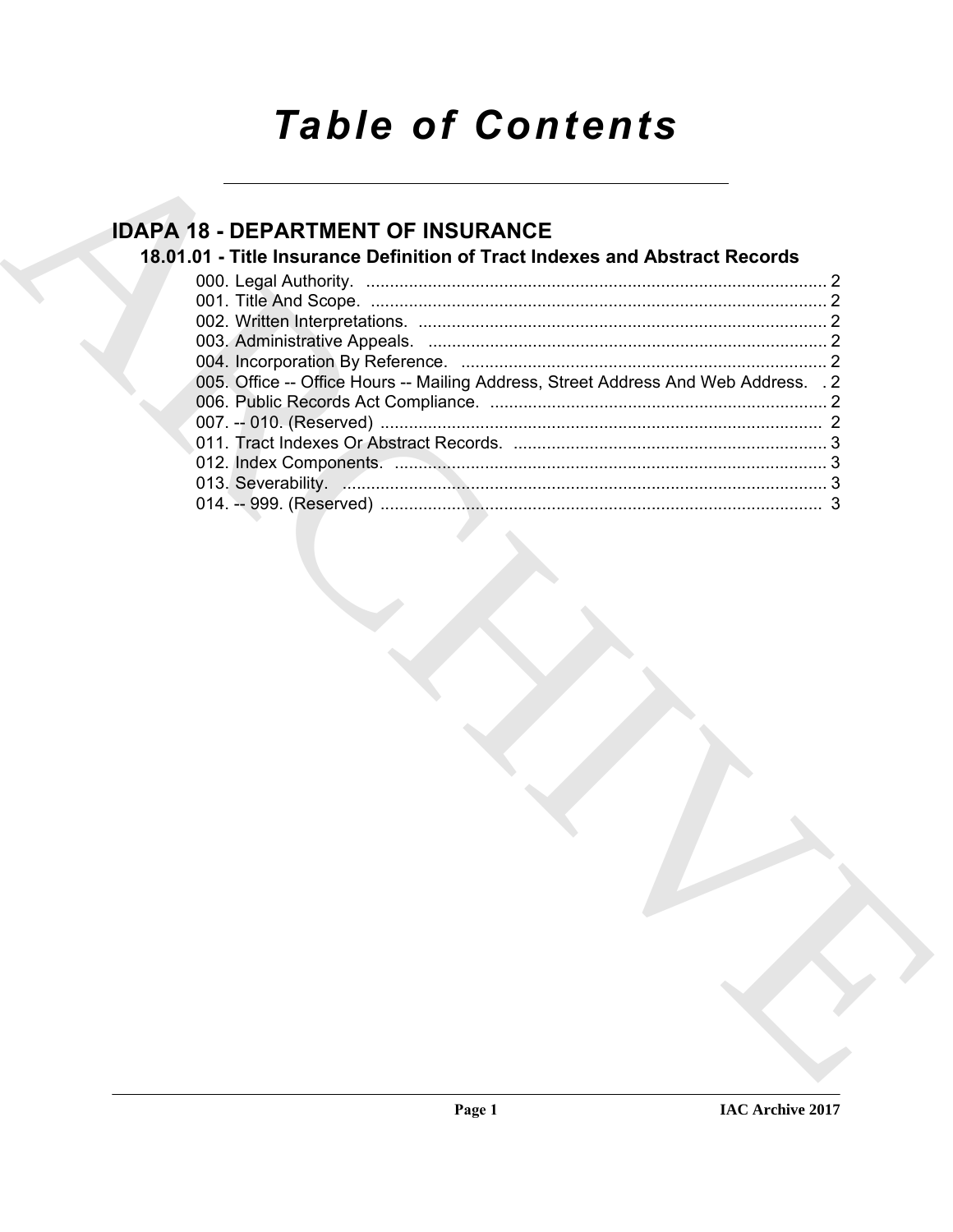### **IDAPA 18 TITLE 01 CHAPTER 01**

## **IDAPA 18 - DEPARTMENT OF INSURANCE**

### <span id="page-1-12"></span><span id="page-1-1"></span><span id="page-1-0"></span>**18.01.01 - TITLE INSURANCE DEFINITION OF TRACT INDEXES AND ABSTRACT RECORDS**

### <span id="page-1-2"></span>**000. LEGAL AUTHORITY.**

This Rule is promulgated pursuant to the general rule making authority in Section 41-211, Idaho Code, to aid in the effectuation of Section 41-2702, Idaho Code.

### <span id="page-1-15"></span><span id="page-1-3"></span>**001. TITLE AND SCOPE.**

**01.** Title. The title of this chapter is IDAPA 18.01.01, "Title Insurance Definition of Tract Indexes and Records." (4-2-08) Abstract Records.'

**02.** Application of Rule. The provisions of this rule shall apply to all title insurers and title insurance agents. This rule does not limit the Director's authority to determine that other title insurance trade practices constitute violations of Section 41-2702, Idaho Code. (4-2-08) constitute violations of Section 41-2702, Idaho Code.

**03.** Purpose. The purpose of this Rule is to define and clarify the meaning of "a complete set of tract or abstract records" as used in Section 41-2702, Idaho Code.  $(4-2-08)$ indexes or abstract records" as used in Section 41-2702, Idaho Code.

### <span id="page-1-16"></span><span id="page-1-4"></span>**002. WRITTEN INTERPRETATIONS.**

**EXAMPLE RESURANCE**<br> **EXAMPLE INSURANCE CORPARTMENT OF INSURANCE**<br> **ARCHIST . TITLE INSURANCE DEFINITION OF TRACT INDEXES AND ARSTRACT RECORDS**<br> **EXAMPLE INSURANCE DEFINITION OF TRACT INDEXES AND ARSTRACT RECORDS**<br> **EXAMP** In accordance with Section  $67-5201(19)(b)(1)(v)$ , Idaho Code, this agency may have written statements which pertain to the interpretation of the rules of the chapter, or to the documentation of compliance with the rules of this chapter. These documents will be available for public inspection and copying at cost in the main office and each regional or district office of this agency. (4-2-08) district office of this agency.

### <span id="page-1-10"></span><span id="page-1-5"></span>**003. ADMINISTRATIVE APPEALS.**

All administrative appeals shall be governed by Title 41, Chapter 2, Idaho Code, and the Idaho Administrative Procedure Act, Title 67, Chapter 52, Idaho Code, and IDAPA 04.11.01, Idaho Rules of Administrative Procedure of the Attorney General - General Provisions. (4-2-08) the Attorney General - General Provisions.

### <span id="page-1-11"></span><span id="page-1-6"></span>**004. INCORPORATION BY REFERENCE.**

No documents have been incorporated by reference into these rules. (4-2-08)

### <span id="page-1-13"></span><span id="page-1-7"></span>**005. OFFICE -- OFFICE HOURS -- MAILING ADDRESS, STREET ADDRESS AND WEB ADDRESS.**

**01. Office Hours**. The Department of Insurance is open from 8 a.m. to 5 p.m. except Saturday, Sunday and legal holidays

**02. Mailing Address**. The department's mailing address is: Idaho Department of Insurance, P.O. Box 83720, Boise, ID 83720-0043. (4-2-08)

**03.** Street Address. The principal place of business is 700 West State Street, 3rd Floor, Boise, ID<br>(4-2-08) 83720-0043. (4-2-08)

<span id="page-1-14"></span>**04.** Web Site Address. The department's website at http://www.doi.idaho.gov/. (4-2-08)

### <span id="page-1-8"></span>**006. PUBLIC RECORDS ACT COMPLIANCE.**

Any records associated with these rules are subject to the provisions of the Idaho Public Records Act, Title 74, Chapter 1, Idaho Code. (4-2-08)

### <span id="page-1-9"></span>**007. -- 010. (RESERVED)**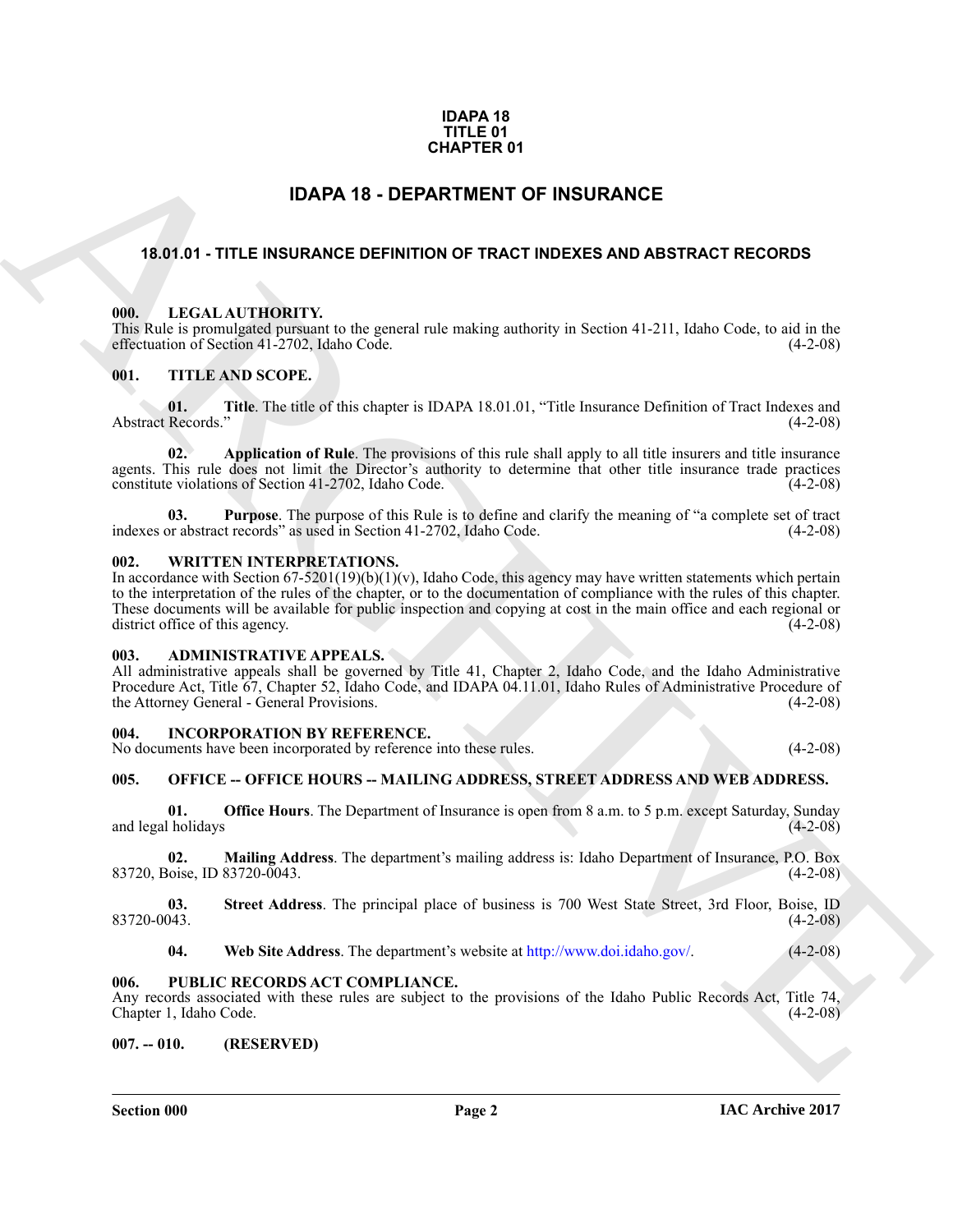### <span id="page-2-10"></span><span id="page-2-0"></span>**011. TRACT INDEXES OR ABSTRACT RECORDS.**

For clarification and guidance, the following is considered to be the correct definition or meaning of "a complete set of tract indexes or abstract records" as used in Section 41-2702, Idaho Code: A set of indexes from which the record ownership and condition of title to all land within a particular county can be traced and ascertained. (4-2-08)

### <span id="page-2-1"></span>**012. INDEX COMPONENTS.**

<span id="page-2-5"></span><span id="page-2-4"></span>**01. Basic Component Parts**. The basic component parts of such a set of indexes are: (7-1-93)

**a.** An index or indexes, to be complete from the inception of title from the United States of America, in which the reference is to geographic subdivisions of land, classified according to legal description, (as distinguished from an index or indexes in which the reference is to the name of the title holder, commonly called a grantor-grantee index) wherein notations of or references to: grantor-grantee index) wherein notations of or references to:

All filed or recorded instruments legally affecting title to particularly described parcels of real<br>the impart constructive notice under the recording laws; and  $(7-1-93)$ property and which impart constructive notice under the recording laws; and

ii. All judicial proceedings in the particular county legally affecting title to particularly described parcels of real property are posted, filed, entered or otherwise included in that part of the indexing system which designates the particular parcel of real property; provided, no reference need be made in such index to any judicial proceeding which is referred to or noted in the name index defined in Subsection 012.01.b. of these rules. (7-1-93)

No requirement is hereby made for taxes and assessments, water or otherwise, or for water and mineral rights, land use regulations, and zoning ordinances to be made a part of the plant records. (7-1-93)

**b.** A name index or indexes wherein notations of or references to all instruments, proceedings and other matters of record in the particular county which legally affects or may legally affect title to all real property (as distinguished from particularly described parcels of real property) of the person, partnership, corporation or other entity named therein and affected thereby, including guardianships, absentee, bankruptcies, receiverships, divorces and mental illness matters, if available, are posted, filed, entered or otherwise included in that part of the indexing system which designates the same. system which designates the same.

<span id="page-2-7"></span>**02. Index Maintenance**. The indexes prescribed in Subsection 012.01 may be maintained in bound books, looseleaf books, jackets or folders, on card files, or in any other form or system, whether manual, mechanical, electronic or otherwise; or in any combination of such forms or systems.

<span id="page-2-8"></span><span id="page-2-6"></span>**03. Subdivision or Refinement**. The extent to which the prescribed indexes shall be subdivided or refined is dependent upon all relevant circumstances. The population of the particular county, the extent to which land within the particular county has been subdivided and passed into separate ownerships, and all other factors which are reasonably related to the purpose of the statutory requirements are entitled to consideration in such determination.

 $(7-1-93)$ 

True Indeterment True International Control in the Control of the Control of the Control of the Control of the Control of the Control of the Control of the Control of the Control of the Control of the Control of the Contr **04. Discarding or Destroying**. Any requirement set forth in this rule to the contrary notwithstanding, it shall be permissible to discard and destroy prior index books, jackets, folders, cards, photoprints or files pertaining to recorded instruments affecting title to particularly described parcels of real property once the titles to such particularly described parcels have been searched, examined and a policy of owner's title insurance issued thereon. The discarding and destruction of prescribed index components herein provided for is applicable only when a permanent copy of the search notes, examiner's opinion and issued policy is retained in lieu of the discarded and destroyed index components. (7-1-93) destroyed index components.

### <span id="page-2-9"></span><span id="page-2-2"></span>**013. SEVERABILITY.**

If any provision of this Rule is for any reason held to be invalid, the remainder of the Rule shall not be affected thereby.  $(4-2-08)$ 

<span id="page-2-3"></span>**014. -- 999. (RESERVED)**